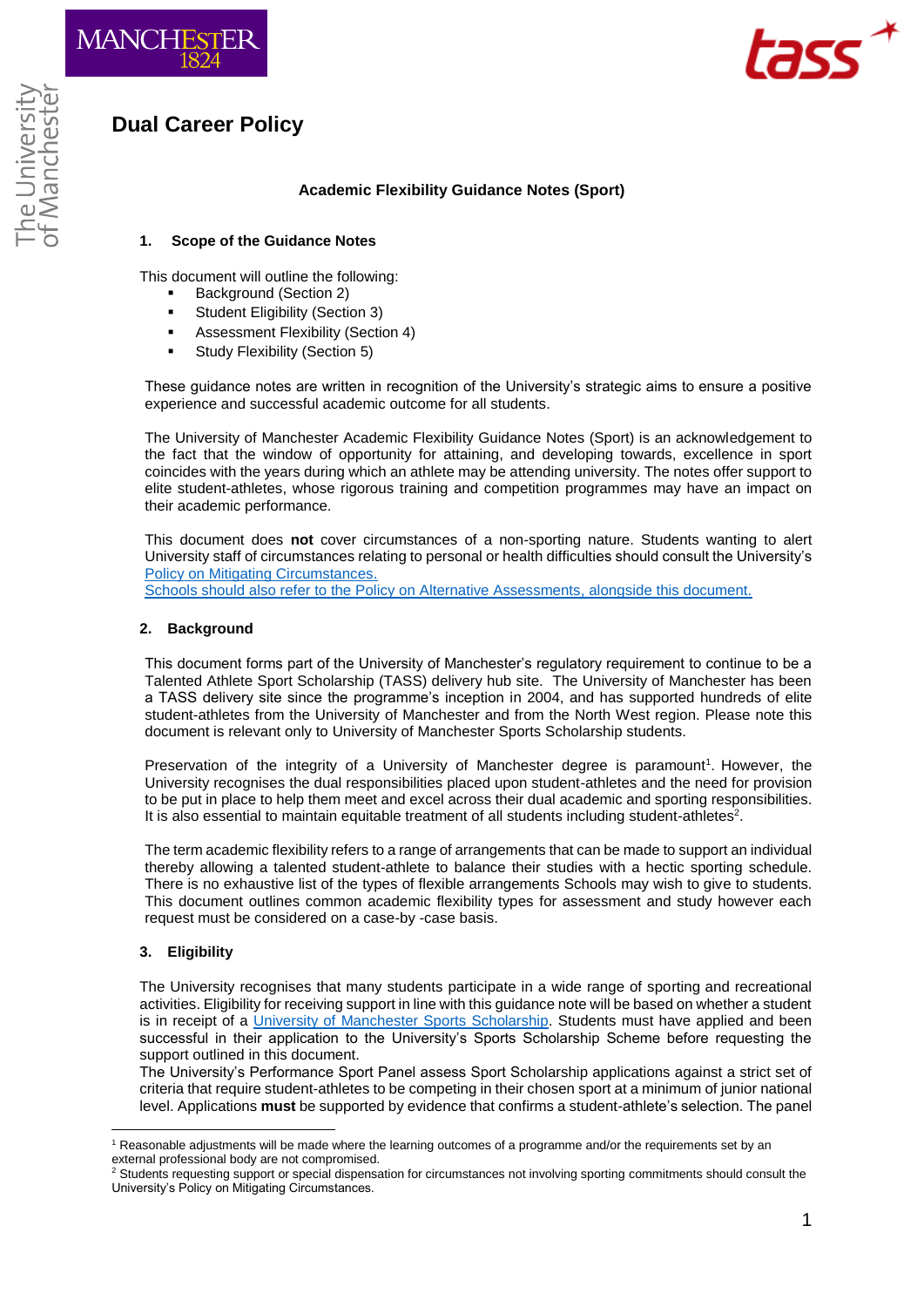



is made up of representatives from the UoM Sport department, an academic staff member from within the institution, a former UoM Sport scholar, an external representative from a sport National Governing Body (NGB) and chaired by an independent appointed person with a knowledge of the performance sport landscape across Higher Education and the wider sport sector.

### **3.1 Student Responsibility**

In making **any** requests for academic flexibility, students will be required to provide evidence of their requirement to attend a particular competition or event<sup>3</sup>.

The University acknowledges that the timescale for notification of sporting selection is completely outside the student's control and may be on a relatively short timescale; however, the arrangements under these guidance notes will only be available to students who proactively manage their workload and submit their requests for academic flexibility ahead of the period in which they feel their academic study will be affected. This process will not be applied retrospectively, so studentathletes should contact staff in the Sport's Performance Team as soon as they are aware that selection for a sporting event may be a **possibility**.

In considering whether a student is eligible for academic flexibility in light of their sporting commitments, their academic engagement will be monitored and assessed in line with the University's Attendance and Monitoring Procedures<sup>4</sup>. If it is deemed that a student's engagement and academic progress has been unsatisfactory, for reasons unrelated to their sporting commitments, this will affect the decision as to whether reasonable adjustments can be made to support their studies.

Students studying at the University of Manchester on a Tier 4 visa have a responsibility to ensure they regulate their own attendance and progress in line with the requirements set out by the Home Office. The University will not permit instances of academic flexibility if the terms of a student's Tier 4 visa are invalidated.

If a student-athlete's situation changes and they wish for their academic flexibility arrangements to be reversed or changed, they must ensure they inform their School/Faculty, in writing, at the earliest opportunity. Confirmation that the arrangements have been reversed or changed will be formally communicated to the student-athlete via the appropriate School/Faculty<sup>5</sup>. Additional evidence will be required for instances of substantial change.

#### **4. Assessment Flexibility**

Although this guidance procedure will allow flexibility in assisting students to meet their dual responsibilities as both elite-athletes and students, they will still be required to undertake all the assessments pertaining to their degree programme, in order to ensure that they meet the required Intended Learning Outcomes of the programme. The process outlined below, and as part of the Application for Academic Flexibility Form, will not waive the academic responsibilities of students but it will permit reasonable adjustments to be made where practicable and where learning outcomes are not compromised<sup>6</sup>.

Where a student in receipt of a University of Manchester Sports Scholarship is made aware of selection, or possible selection, for an international competition or training camp which clashes with an examination or coursework deadline, they can submit a request for assessment flexibility. It is advised that the student speak to their academic School/Faculty in advance and then send an initial draft Application for Academic Flexibility Form through to the University's Performance Sport Team to review, agree and sign to say that that this meets eligibility from a Sport perspective. The completed Application Form should then be submitted by the student to the appropriate School/Faculty.

#### **4.1 Examinations**

1

<sup>&</sup>lt;sup>3</sup> Evidence should include a supporting statement from the National Governing Body as to the nature of the competition/training camp, including when the student-athlete was informed of their selection/possible selection.

<sup>4</sup> University Attendance & Monitoring Policies are defined by the General Regulation XX – [Monitoring Attendance & Wellbeing](http://documents.manchester.ac.uk/display.aspx?DocID=1895)  [of Students](http://documents.manchester.ac.uk/display.aspx?DocID=1895) and the Policy on Recording & Monitoring Attendance.

<sup>&</sup>lt;sup>5</sup> Students should be aware that depending on when a request for reversal or change is made, there may not be sufficient time for the alterations to be put in place.

<sup>&</sup>lt;sup>6</sup> Under no circumstances will a student be excused the requirement to submit a piece of assessed work or attend/sit an examination.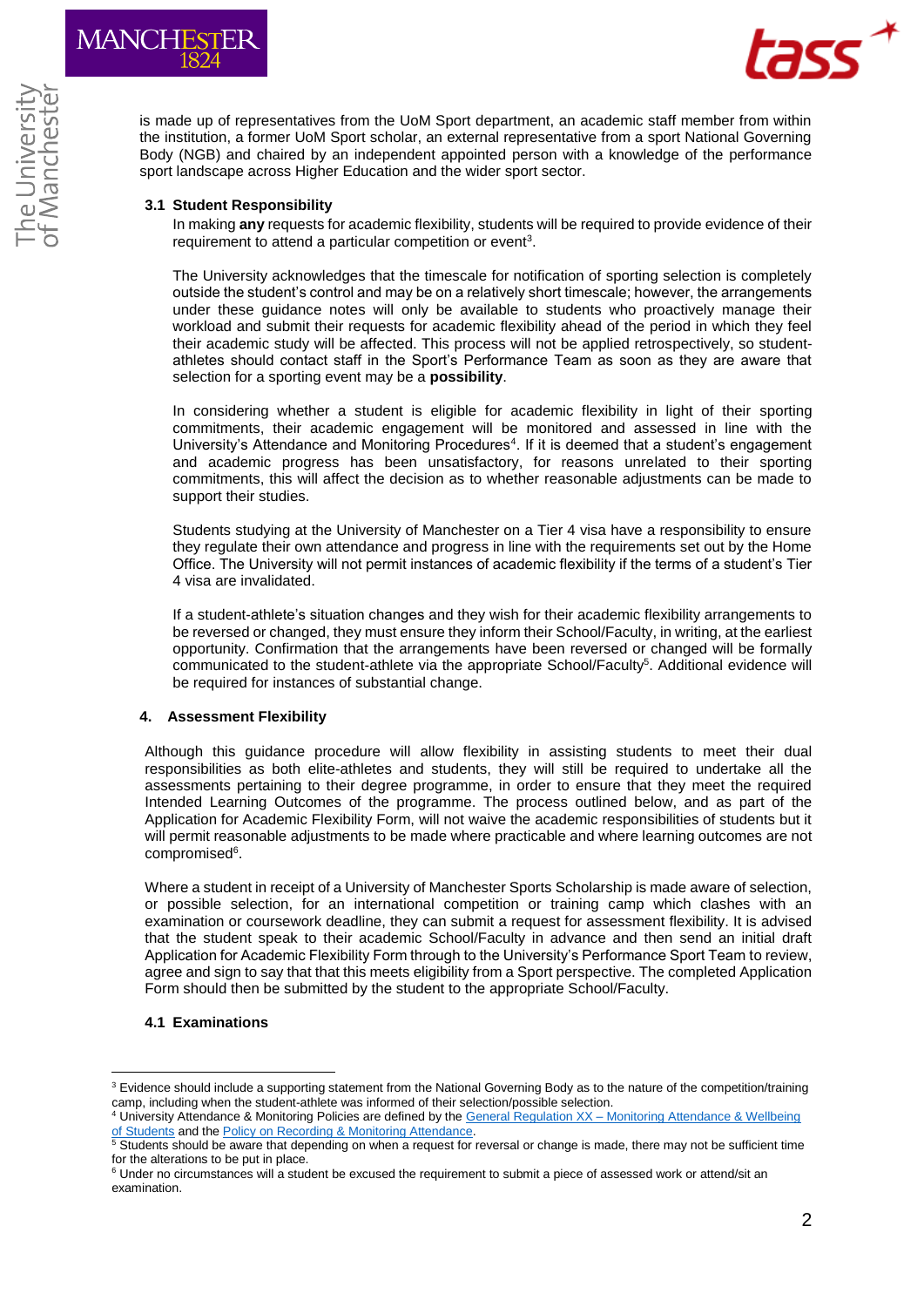

Student-athletes unable to attend an examination, or a number of examinations as a result of selection, or possible selection for an international competition or training camp, should submit a completed Application for Academic Flexibility Form, where possible, five weeks before the start of the relevant examination period. Requests for examination deferral made after this deadline will still need to follow this process but will be considered on an individual basis up until the end of the examination period by the appropriate School/Faculty.

## **4.1.1 Successful Deferral Applications**

Successful deferral applications will allow for student-athletes to take the affected examination(s) as a 'first sit' in the August reassessment period<sup>7</sup>, or at the next available opportunity, for uncapped marks (no re-sit fee charged)<sup>8</sup>.

## **4.1.2 Unsuccessful Deferral Applications**

Where a student-athlete is in receipt of a University of Manchester Sports Scholarship, but has not provided clear evidence to support why they are unable to attend examinations on a particular date or set of dates, an application will be rejected on the basis of lacking evidence.

Requests for flexibility relating to the period immediately prior to an exam will not normally be supported by this procedure; preparation for assessments should be a continuous process throughout the whole year/semester and, as such, other commitments immediately prior to an exam will not be seen as grounds to request flexibility.

## **4.2 Coursework and Learning**

Requests for academic flexibility relating to coursework and learning activities can be made with regards to both formative and summative work.

## **4.2.1 Learning access**

Training and competing commitment patterns for dual career student-athletes will vary throughout the academic year, so access to online notes and recorded lectures/seminars should be available and provided where absence is unavoidable. This arrangement should be made on a localised level between the student and the School/Faculty.

#### **4.2.2 Coursework Test Flexibility**

Where a student-athlete is due to be absent on the day of a coursework test, the student should submit a completed Application for Academic Flexibility Form as described at the start of section 4, in advance of the test date. The School/Faculty is required to consider offering the student flexibility. Students should be aware, however, that the School may not be able to offer flexibility in relation to some tests, including certain practical and laboratory-based coursework tests. The final decision on the level of flexibility is at the discretion of the School/Faculty in relation to the best academic interests of the student-athlete.

#### **4.2.3 Coursework Flexibility**

1

The majority of coursework assignments and deadlines are provided to the students early in each semester. Student-athletes are expected to proactively manage their time effectively to allow them to engage in the work necessary to complete the coursework assignment prior to any absence from University related to sporting activities.

Requests for flexibility relating to a coursework assignment hand in date will not normally be supported by this procedure; completion of coursework should be a continuous process throughout the whole semester and, as such, other commitments immediately prior to a coursework deadline will not normally be seen as grounds to request flexibility.

In cases where coursework assignments are provided to the student with a very short deadline (e.g. submission one week later) or where coursework cannot be completed before certain

 $7$  Students should understand that if they fail the examination(s) in the August reassessment period, there would be no opportunity to retake the examinations before the next academic year. This will have implications relating to continuation on to the next stage of their course.

<sup>&</sup>lt;sup>8</sup> Note: if the exam was a second or third attempt at the assessment for the unit, the marks would remain capped.

**Note:** Absence from deferred examinations will be treated in accordance with the standard examination procedures and the University's [Undergraduate and Postgraduate Degree Regulations.](https://www.staffnet.manchester.ac.uk/tlso/policy-guidance/degree-regulations/)

**Note:** Failure in deferred examinations will be treated in accordance with the University's Undergraduate or Postgraduate Degree Regulations.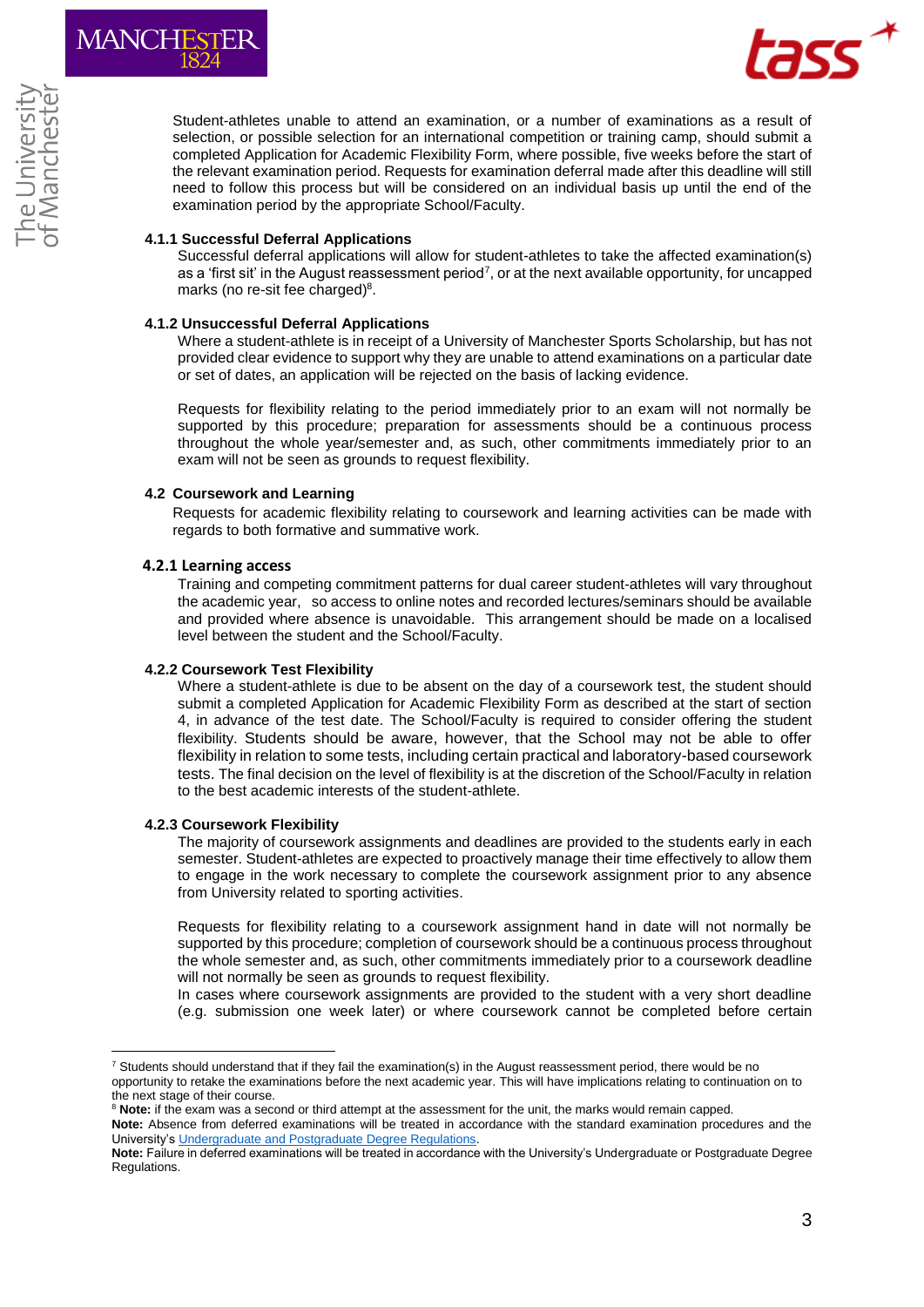

resources or information have been provided, a completed Application for Academic Flexibility Form should be submitted as described at the start of section 4.

#### **5. Study Flexibility/Change of mode of attendance**

Where a student in receipt of a University of Manchester Sports Scholarship is made aware of selection, or possible selection, for an international competition or training camp that is likely to affect their ability to be in full-time attendance on their degree programme for an extended period of time, they can submit a request to change their degree from full-time to part-time over a pre-agreed time period; however, it should be noted that it may not always be practical for all degree programmes to be changed from fulltime to part-time attendance. It is also important for the student to understand the potential financial impact of doing this, which should be discussed with the School/Faculty and/or the Fees Team in Student Services before completing the Application for Academic Flexibility Form and the process described at the start of section 4.

In keeping with the expectation that student-athletes proactively manage their academic affairs, **the deadline for submitting a request for Study Flexibility is 1st September, before the start of the academic year in question.** Requests submitted beyond this date will not be considered.

## **5.1 Programme and Course Unit Criteria**

A request for Study Flexibility/change of mode of study will not be considered for the first academic year of a degree programme, or for the year in which the request is made<sup>9</sup>.

One year of a full-time undergraduate degree programme will not normally be extended over more than two years. Postgraduate Taught courses can be extended in line with the University's PGT Degree Regulations and Guide to the Taught Degree Regulations.

A full-time year of study extended over two years on a part-time basis will be weighted in line with the appropriate School and University regulations.

Study Flexibility/change of mode of study will only be permitted where the learning outcomes of a course and/or the requirements set by any external professional body are not compromised<sup>10</sup>.

#### **5.2 Assessment**

Student athletes will undertake all the assessments pertaining to the course units they take in each year of study. Academic progression will not be permitted unless the course units in any given year are successfully passed in line with the University's Degree Regulations.

Summer reassessment, where available, will be offered in line with the University's Degree Regulations.

#### **5.3 Successful Study Flexibility Applications**

Student-athletes in receipt of a University of Manchester Sports Scholarship will need to submit a request for Study Flexibility by completing the Application for Academic Flexibility Form and process outlined at the start of section 4. This request will need to be substantiated with evidence that the student-athlete is required to attend a specific competition or training camp<sup>11</sup>.

## **5.4 Unsuccessful Study Flexibility Applications**

Where a student-athlete is in receipt of a University of Manchester Sports Scholarship, but has not provided clear evidence to suggest why they are applying to study flexibly, an application will be rejected on the basis of lacking evidence.

Students studying at the University of Manchester on a Tier 4 visa cannot be offered the option of part-time study as a result of Home Office regulations.

<sup>1</sup> <sup>9</sup> Students will be expected to have discussed the possibility of part-time study or academic flexibility ahead of their registration for the academic year in question. Due to the variety in course unit types, it is not possible for arrangements to be made if the academic year has already started.

<sup>&</sup>lt;sup>10</sup> Students on courses relating to healthcare or language studies will need to discuss the specific requirements of their degree schemes with their academic department to find out if they are eligible for Study Flexibility or a change of mode of study <sup>11</sup> Evidence should include a supporting statement from the National Governing Body as to the nature of the

competition/training camp, including when the student-athlete was informed of their selection/possible selection.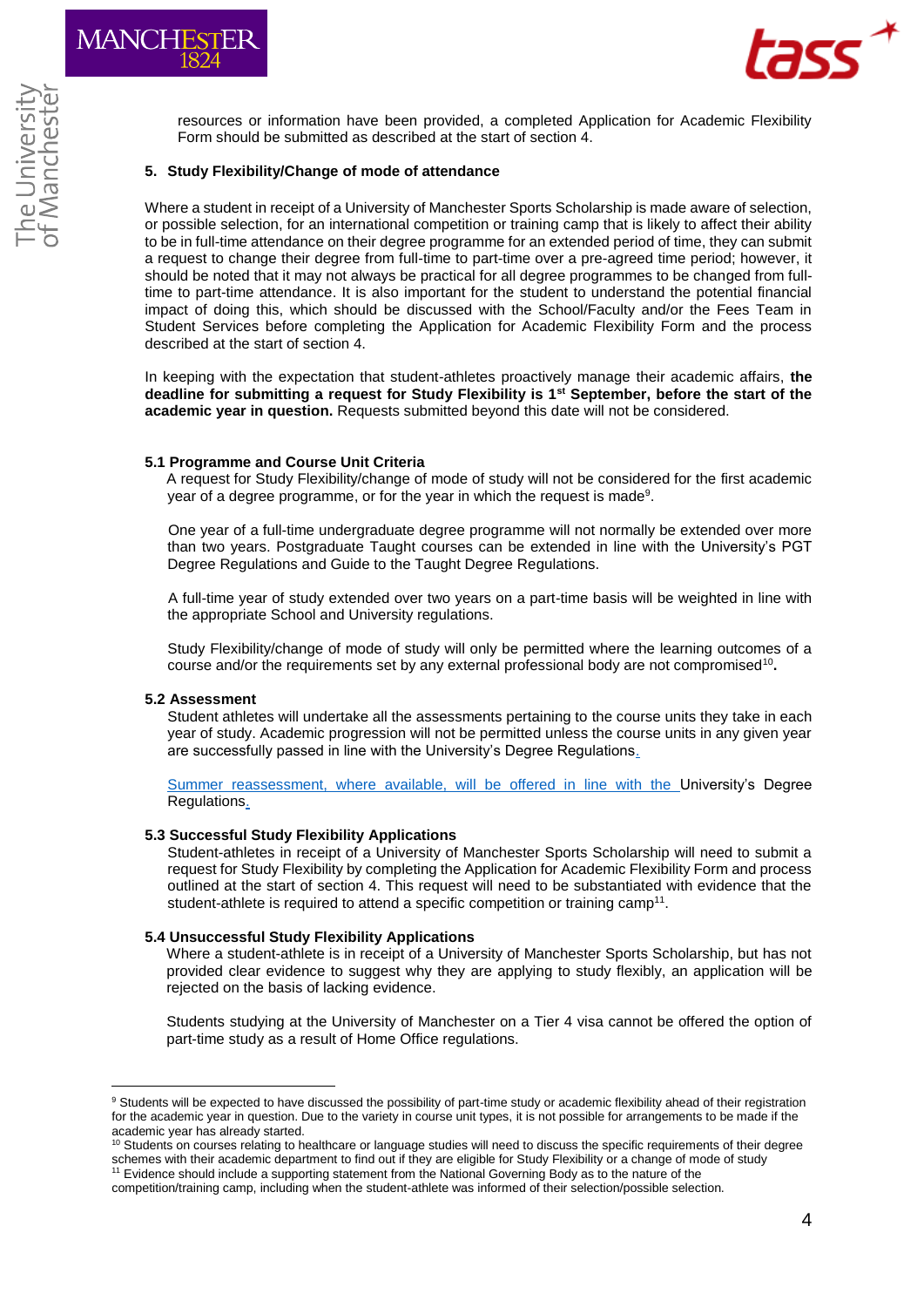

# **6. Further Information**

#### **6.1 Interruption**

Where it has not been possible to approve a request for academic flexibility or study flexibility/change to mode of study, students should be directed to the University's [Policy on Interruptions and](https://www.staffnet.manchester.ac.uk/tlso/policy-guidance/teaching-and-learning/learning/interruptions/)  [Guidance for Students on Interruptions to Undergraduate and Postgraduate Taught Programmes of](https://www.staffnet.manchester.ac.uk/tlso/policy-guidance/teaching-and-learning/learning/interruptions/)  [Study,](https://www.staffnet.manchester.ac.uk/tlso/policy-guidance/teaching-and-learning/learning/interruptions/) where students can request to take a break from their studies at either the start, or part way through an academic year. Where other adjustments have not been possible, this may be the most suitable option to allow both academic and sporting attainment (although final decisions on whether to accept an application for interruption are made by the student's School; they are not automatic). As each case is unique, the recommended procedure is for the School and sport department to explore and discuss where alternative options and/or methods of assessment may be possible.

## **6.2 Contact**

Any queries please contact:

#### **Jonathan Kantor**

Performance Sport Officer **T:** 07795 815 017 **E:** jonathan.kantor@manchester.ac.uk